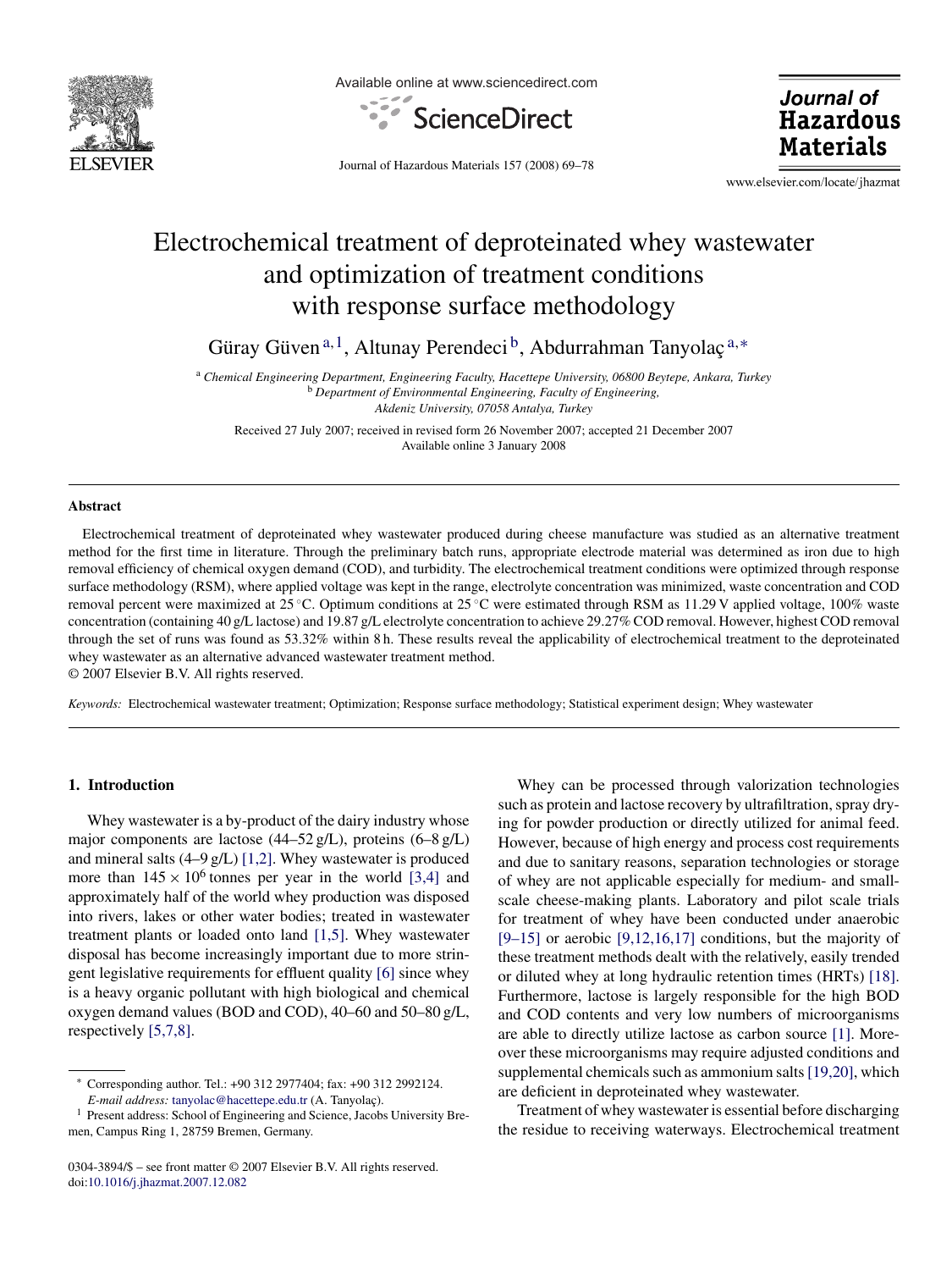<span id="page-1-0"></span>may be considered as an alternative process under the conditions when conventional treatment methods fail to reduce pollution [\[21\].](#page-8-0) The electrochemical treatment is considered as one of the advanced oxidation processes, potentially a powerful method of pollution control, offering high removal efficiencies. Electrochemical processes generally have lower temperature requirement than those of other equivalent non-electrochemical treatments and usually there is no need for addition of chemicals. Electrochemical treatment generally requires compact reactors and simple equipments for control and operation of the process. The process would be relatively non-specific, that is, applicable to a variety of contaminants but capable of preventing the production of unwanted side-products[\[22\]. I](#page-8-0)n recent years there has been an increasing interest in the treatment of industrial effluents by electrochemical methods as an alternative to traditional biological treatments [\[23\].](#page-8-0) Many researchers had investigated the electrochemical oxidation of various types of wastewater containing phenol [\[24–26\],](#page-8-0) cyanides [\[27\],](#page-8-0) nuclear wastes [\[28\],](#page-8-0) human wastes [\[29\],](#page-8-0) cigarette industry wastewater [\[30\],](#page-8-0) textile wastewater [\[31\]](#page-8-0) and tannery wastewater [\[32\].](#page-8-0)

Nevertheless, there is less research dealing with electrochemical treatment of food-processing industrial wastewater. Electrochemical oxidation was applied to the treatment of cokeplant wastewater [\[33\],](#page-8-0) coffee curing wastewater [\[34\],](#page-8-0) olive oil wastewater [\[35\], o](#page-8-0)live mill wastewater [\[36–42\], g](#page-8-0)reen table olive processing wastewater [\[43\],](#page-8-0) starchy wastewater [\[44\],](#page-8-0) distillery industry wastewater [\[45–47\], b](#page-8-0)eer brewery wastewater [\[48\]](#page-8-0) and vinasse from beet molasses [\[49\].](#page-9-0)

In recent years, studies have been carried out to determine the feasibility and to optimize the electrochemical treatment technologies with response surface methodology. Response surface methodology (RSM), is an important branch of experimental design and a critical technology in developing new processes, optimizing their performance, and improving design and formulation of new products. The most popular class of second-order design was the central composite design (CCD). The CCD was first introduced by Box and Wilson in 1951, and is suited for fitting a quadratic surface, which usually works well for the process optimization [\[50\].](#page-9-0) The CCD is an effective design that is ideal for sequential experimentation and allows a reasonable amount of information for testing lack of fit while not involving an unusually large number of design points [\[50–52\]. I](#page-9-0)n the optimization process, the responses can be simply related to chosen factors by linear or quadratic models. A quadratic model, which also includes the linear model, is given as

$$
\eta = \beta_0 + \sum_{j=1}^k \beta_j x_j + \sum_{j=1}^k \beta_{jj} x_j^2 + \sum_i \sum_{j=2}^k \beta_{ij} x_i x_j + e_i \tag{1}
$$

where  $\eta$  is the response,  $x_i$  and  $x_j$  are variables ( $i = 1$  to  $k$ ),  $\beta_0$ is the constant coefficient,  $\beta_j$ ,  $\beta_{jj}$  and  $\beta_{ij}$  (*i* and  $j = 1$  to *k*) are interaction coefficients of linear, quadratic and the second-order terms, respectively, *k* is the number of independent parameters  $(=3)$  and  $e_i$  is the error. RSM has already been used to optimize the electrochemical treatment of industrial paint wastewater [\[53\],](#page-9-0) textile dye wastewater [\[54,55\],](#page-9-0) electrochemical removal of mercury ions from wastewater [\[56\],](#page-9-0) sodium from fermented food composts [\[57\],](#page-9-0) chromium from industrial wastewater [\[58\]](#page-9-0) and chromium-contaminated waters [\[59\].](#page-9-0) Kaminari et al. [\[60\]](#page-9-0) have used RSM to study the effects of the operationalparameters involved in designing fluidized-bed electrochemical reactors for the electrochemical removal of lead from industrial wastewater.

In this study, an attempt was made to achieve electrochemical treatment of deproteinated whey wastewater and optimization of operational conditions, being first in literature. Two mechanisms are thought to be responsible for electrochemical degradation of organic matter, *R*:

- (a) Direct anodic oxidation where the pollutants are adsorbed on the anode surface, S, and destroyed by the anodic electron transfer reactions.
- (b) Indirect oxidation in the liquid bulk, which is mediated by the oxidants formed electrochemically; such oxidants include chlorine, hypochlorite, hydroxyl radicals, ozone and hydrogen peroxide. Anodic water discharge results in the formation of hydroxyl radicals that are adsorbed on the anode surface and can then oxidize the organic matter [\[35\]:](#page-8-0)

$$
H_2O + S \rightarrow S[OH^{\bullet}] + H^+ + e^-
$$
 (2)

$$
R + S[OH^{\bullet}] \rightarrow S + RO + H^{+} + e^{-}
$$
 (3)

In the presence of NaCl, chlorohydroxyl radicals are also formed on the anode surface and then can oxidize the organic matter:

$$
H_2O + S + Cl^- \rightarrow S[CIOH^{\bullet}] + H^+ + 2e^-
$$
 (4)

$$
R + S[ClOH•] \rightarrow S + RO + H+ + Cl-
$$
 (5)

Reactions between water and radicals near the anode can yield molecular oxygen, free chlorine and hydrogen peroxide:

$$
H_2O + S[OH^{\bullet}] \rightarrow S + O_2 + 3H^+ + 3e^-
$$
 (6)

$$
H_2O + S[ClOH•] + Cl- \rightarrow S + O_2 + Cl_2 + 3H+ + 4e-
$$
\n(7)

$$
H_2O + S[OH^{\bullet}] \to S + H_2O_2 + H^+ + e^-
$$
 (8)

Furthermore, hypochloric acid can be formed by the reaction:

$$
H_2O + Cl^- \rightarrow HOCl + H^+ + 2e^-
$$
 (9)

Therefore, direct anodic oxidation of deproteinated whey wastewater through reactions (3) and (5) results in reduced COD as well as the formation of primary oxidants such as oxygen, chlorine, hypochloric acid and hydrogen peroxide. Free chlorine and oxygen can further react on the anodeyielding secondary oxidants such as chlorine dioxide and ozone, respectively [\[35\]:](#page-8-0)

$$
H_2O + S[ClOH^{\bullet}] + Cl_2 \rightarrow S + ClO_2 + 3H^+ + 2Cl^- + e^- (10)
$$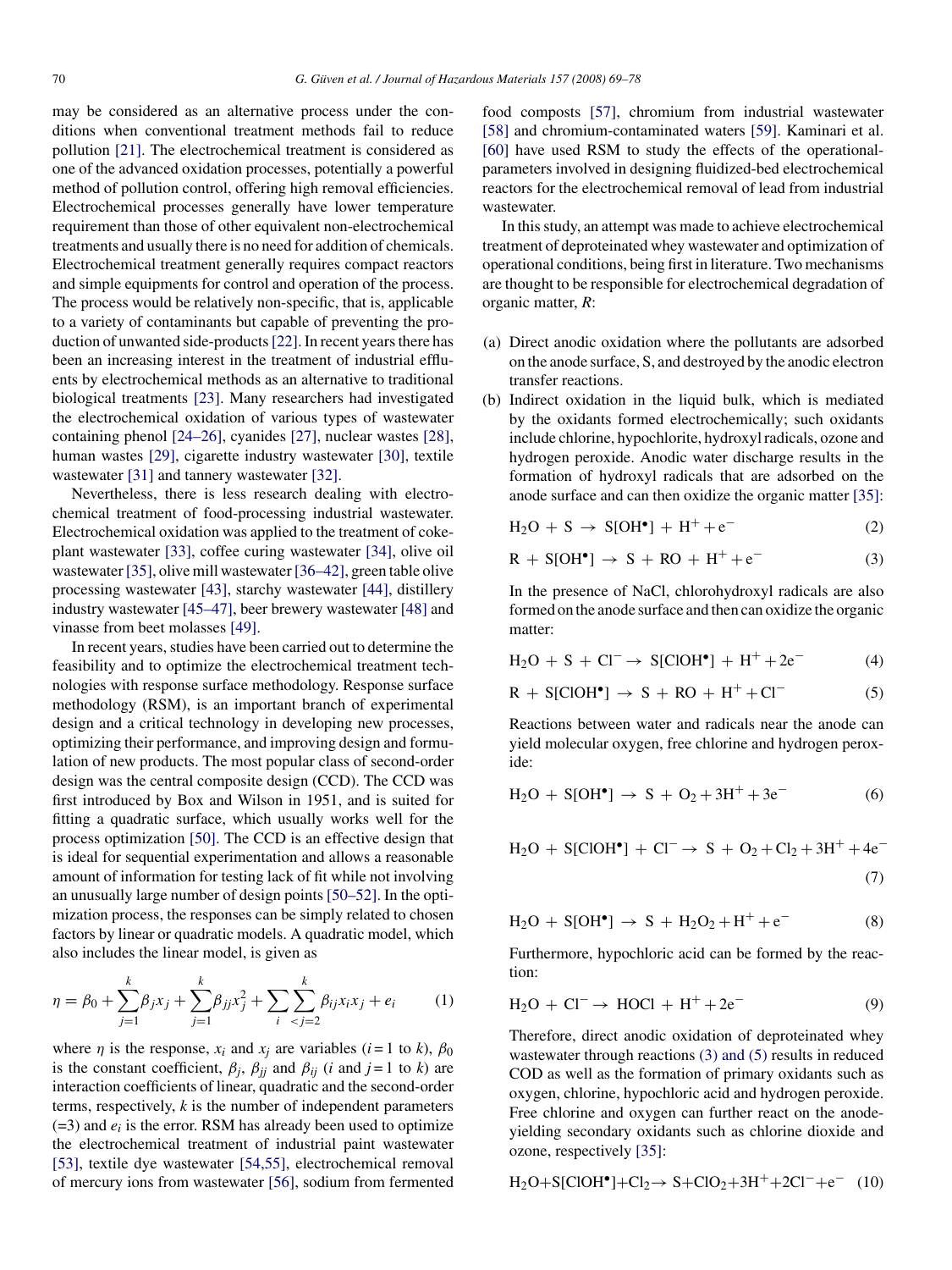$$
O_2 + S[OH^{\bullet}] \to S + O_3 + H^+ + e^-
$$
 (11)

Primary and secondary oxidants are quite stable and migrate in the solution bulk where they indirectly oxidize deproteinated whey wastewater constituents.

The objective of this work is to investigate the effects of operational parameters on electrochemical destruction of whey wastewater and to optimize the process in the presence of supporting electrolyte with adequate electrode material using RSM by Design-Expert® 6.0 (trial version). The runs were designed in accordance with the central composite design and carried out batch-wise. The whey wastewater was prepared from whey powder dissolved in distilled water for the standardization of the wastewater throughout the runs. Three factors—waste concentration, applied voltage and electrolyte concentration were selected as the operational (independent) variables, while COD removal percent was the response (dependent variable) of the treatment process in the design and optimization.

# **2. Materials and methods**

# *2.1. Chemicals and materials*

Whey powder used in the experiments was obtained from Pinar Milk Company (İzmir, Turkey) for the preparation of standard wastewater in batch runs. The standard whey wastewater was prepared with 50 g/L concentration of whey powder in 1 L distilled water and regarded as 100% waste concentration. The prepared whey wastewater contained 40 g/L lactose, 0.5 g/L fat, <5 g/L yeast, trace amount of proteins and had an overall COD value of 48–52 g/L. Different waste concentrations were prepared from standard wastewater (100% waste concentration) by dilution with distilled water. Simulated wastewater was autoclaved at 121 ℃ for 15 min with spa ZEUS (PBI International, Italy) autoclave to facilitate the precipitation of the proteins left in whey powder before the batch experiments. NaCl (Merck) in high purity was used as supporting electrolyte. Merck quality,  $K_2Cr_2O_7$ ,  $(NH_4)_2Fe(SO_4)_2$ ,  $HgSO_4$ ,  $Ag_2SO_4$ and H2SO4 were used for COD analysis. Carbon electrodes were obtained from Meteor, Germany. Iron and stainless steel (SS304) electrodes were manufactured in Ankara Mechanical Factory, Turkish Sugar Factories Corporation (Ankara, Turkey). All electrodes were of cylindrical shape with  $OD = 13$  mm and 6 cm immersed length.

# *2.2. Experimental setup*

The electrochemical reactor designed in our laboratory [\[61\]](#page-9-0) was used batch-wise in all experiments. The reactor was made of glass having a net working volume of 2 L immersed in a temperature controlled water bath. The electrodes (in three pairs) were used as anode and cathode and placed tightly 8 cm apart on a Plexiglas® reactor cover. A glass stirrer with a single 4.5 cm diameter paddle was used for homogenization with a Heidolph-RZR1 (Germany) model mixer at constant 360 rpm, which provided adequate mixing. Temperature of the water bath



Fig. 1. Schematic diagram of the experimental setup. (1) Heating/cooling unit; (2) circulation water bath; (3) sampling outlet; (4) electrodes; (5) glass thermometer; (6) Plexiglas<sup>®</sup> reactor cover; (7) electrochemical reactor; (8) driving motor; (9) glass stirrer; (10) connection cables; (11) DC power source.

was controlled with a temperature-controlled heating–cooling unit (Selecta P Digiterm 100, Spain) to maintain a constant reaction temperature of  $25^{\circ}$ C. The reaction temperature was monitored with a glass thermometer immersed. The current was applied by a constant voltage/current controlled DC power source; NETES NPS-1810 D (China). Experimental setup is shown in Fig. 1.

# *2.3. Analyses*

The pH and turbidity were measured with a WTW 320 model pH meter (Germany) and a Hach 2100AN IS turbidimeter (USA), respectively. COD analyses were carried out by "Standard Methods for the Examination of Water and Wastewater" [\[62\].](#page-9-0) In COD analysis, 0.5–3 mL liquid sample was diluted to  $50 \text{ mL}$  with distilled water and  $1 \text{ g}$  of HgSO<sub>4</sub> was added to the diluted sample to overcome the chloride interference. Deproteinated whey wastewater was loaded into the reactor and the reaction under predetermined conditions started with the application of specified voltage and continuous agitation. At appropriate time intervals, samples of 10 mL were taken from the reactor and analyzed to determine the COD, turbidity and pH.

# *2.4. Experimental design and optimization*

The CCD was used for the RSM in the experimental design. The CCD with three factors at three levels was applied using Design-Expert<sup>®</sup> 6.0 (trial version) with the bounds of the independent variables. Each independent variable was coded at three levels between −1 and +1 at the ranges determined by the preliminary experiments as well as by literature experience, where the independent variables changed in the ranges: waste concentration, 20–100%; applied voltage, 2–12 V; electrolyte concentration, 0–50 g/L.

The total number of experiments with three factors was obtained as 20  $(=2^k + 2k + 6)$ , where *k* is the number of factors (=3). Fourteen experiments were augmented with six replications at the design center to evaluate the pure error and were carried in randomized order as required in many design procedures. Experimental conditions of CCD runs of Design-Expert®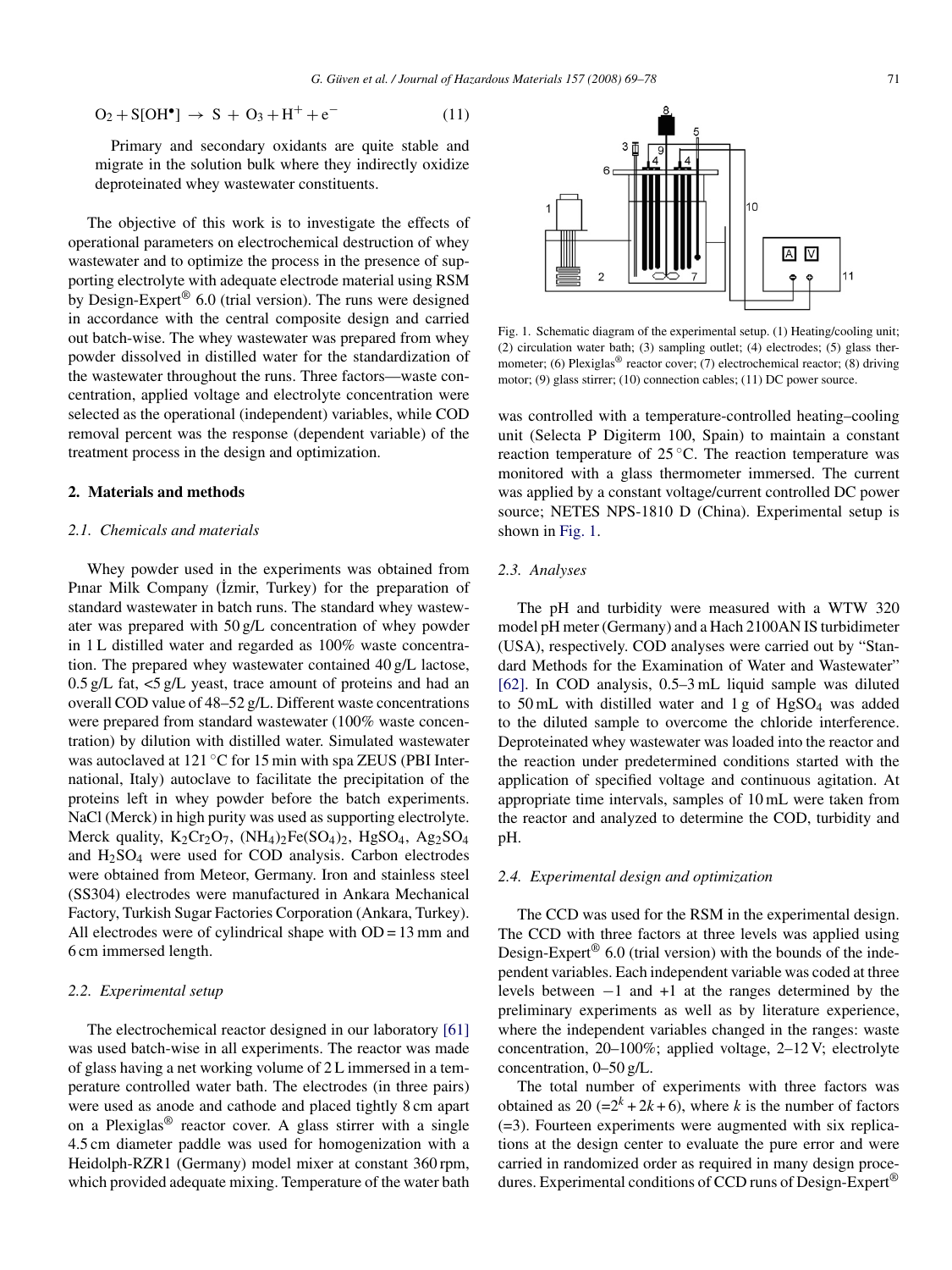<span id="page-3-0"></span>Table 1 Experimental conditions of central composite design (CCD) runs of Design-Expert® and the corresponding result, COD removal percent

| Runs           | Waste<br>concentration $(\% )$ | Applied<br>voltage $(V)$ | Electrolyte<br>concentration<br>(g/L) | <b>COD</b><br>removal<br>$(\%)$ |
|----------------|--------------------------------|--------------------------|---------------------------------------|---------------------------------|
| 1              | 20                             | 12                       | $\mathbf{0}$                          | 8.40                            |
| $\mathbf{2}$   | 60                             | 7                        | 25                                    | 23.14                           |
| 3              | 60                             | 12                       | 25                                    | 53.32                           |
| $\overline{4}$ | 100                            | $\mathbf{2}$             | 50                                    | 13.97                           |
| 5              | 60                             | 7                        | 25                                    | 20.84                           |
| 6              | 20                             | $\mathbf{2}$             | 50                                    | 13.42                           |
| 7              | 60                             | 7                        | 25                                    | 23.42                           |
| 8              | 60                             | $\overline{c}$           | 25                                    | 5.20                            |
| 9              | 20                             | 12                       | 50                                    | 34.21                           |
| 10             | 60                             | $\overline{7}$           | 25                                    | 20.84                           |
| 11             | 100                            | 12                       | $\overline{0}$                        | 12.24                           |
| 12             | 20                             | 7                        | 25                                    | 26.90                           |
| 13             | 60                             | 7                        | $\overline{0}$                        | 7.62                            |
| 14             | 60                             | 7                        | 25                                    | 23.44                           |
| 15             | 100                            | $\overline{7}$           | 25                                    | 19.54                           |
| 16             | 60                             | $\overline{7}$           | 50                                    | 28.65                           |
| 17             | 100                            | 12                       | 50                                    | 19.53                           |
| 18             | 60                             | 7                        | 25                                    | 24.07                           |
| 19             | 20                             | $\mathbf{2}$             | $\overline{0}$                        | 4.48                            |
| 20             | 100                            | $\overline{c}$           | $\overline{0}$                        | 2.57                            |

and corresponding results (responses) are presented in Table 1. First four columns of Table 1 show run number and experimental conditions of the runs arranged by the CCD. Performance of the process was evaluated by analyzing the response of COD removal percent.

The dependent variable, COD removal percent, was pro-cessed for Eq. [\(1\)](#page-1-0) with Design-Expert<sup>®</sup> 6.0 program including ANOVA to obtain the interaction between the process variables and the response. The quality of the fit of polynomial model was expressed by the coefficient of determination  $R^2$  and  $R^2_{\text{adj}}$ , and statistical significance was checked by the *F*-test in the program. For optimization, a module in Design-Expert® software searched for a combination of factor levels that simultaneously satisfy the requirements placed on each of the responses and factors. The desired goals were selected as maximum COD removal percent while applied voltage was preferred within the range, pollution load was kept maximum and electrolyte concentration was set to minimum. In Design-Expert® program goal settings are given with plus (+) symbols. Corresponding importances of goals were selected (+++++), the highest, in the program for all of the dependent and independent variables. These individual goals were combined into an overall desirability function by Design-Expert® software for maximization to find the best local maximum [\[63\].](#page-9-0)

# **3. Results and discussion**

#### *3.1. Selection of electrode material*

The efficiency and products of electrochemical oxidation of organic pollutants in wastewater is strongly dependent upon the nature of anodic material [\[64,65\].](#page-9-0) For electrode materials, iron, carbon and stainless steel SS304 were selected as they are relatively low cost and commercially used at large.

The COD, turbidity and pH time profiles of batch experiments were presented in [Fig. 2](#page-4-0) (a), (b) and (c), respectively, for carbon, stainless steel and iron electrodes at 25 ◦C, 8 V applied voltage, 100% waste concentration with 50 g/L NaCl concentration. After 8 h of reaction time, overall values of COD removal for iron, stainless steel and carbon electrodes were achieved as 35.6, 24.2 and 12.3%, respectively. Turbidity removals for iron and stainless steel electrodes were realized as 91.6 and 25.2%, respectively, while an increase in turbidity was experienced for carbon electrode most likely due to the slow erosion of the electrode during the reaction.

The efficiency of indirect oxidation depends on the diffusion rate of oxidants into the solution, temperature and the pH value of reaction medium[\[35\]. T](#page-8-0)he medium pH was stable around 6.60 for carbon electrode, while pH increased and remained constant at 11.7 for iron and steel electrodes as observed in all other runs with iron electrode. The pH rise was most likely due to Fenton reaction where hydroxyl ion is produced in the presence of  $Fe<sup>2+</sup>$  and hydrogen peroxide both being available in the reaction medium [\[66\].](#page-9-0) Moreover, hydrogen production under alkaline conditions at the cathode also produces hydroxyl ions. Under acidic conditions, chlorine present in the form of hypochloric acid is the dominant oxidizing agent, while at alkaline conditions as established in this study, reactions involving hypochlorite, chloride ions, oxygen, hydrogen peroxide and hydroxyl radicals are effective [\[35\].](#page-8-0)

Due to success with iron electrode in terms of turbidity and COD removals, iron was chosen as the most suitable electrode material for the electrochemical treatment reactions of deproteinated whey wastewater and utilized in the rest of the runs.

#### *3.2. Experimental results*

Twenty batch runs were conducted in CCD designed experiments to visualize the effects of independent factors on response and the results along with the experimental conditions were presented in Table 1. More than 20% COD removal was realized in 10 runs of the table. As a general trend, increase in electrolyte concentration and applied voltage resulted in enhanced COD removal in all runs. The precipitate volume measured was very low  $(3-5\%, v/v)$  for all runs after 8 h and the precipitate was extracted with adequate amounts of sulphuric acid successively twice to desorb any contaminant adsorbed onto the precipitate. COD of the collected extracts was analyzed and found 2–5% more than the supernatant on volumetric base proving insignificant contribution of adsorption after 8 h of electrochemical destruction.

In Table 1, run 3 specifically gave the highest COD removal as 53.32%, after 8 h. [Fig. 3](#page-5-0) specifically shows COD and turbidity removals and pH profiles with the reaction time in this run. In [Fig. 3,](#page-5-0) 98.0% of turbidity and 34.9% of COD removals were achieved in the first hour of reaction time indicating a relatively high COD initial removal rate and more efficient removal of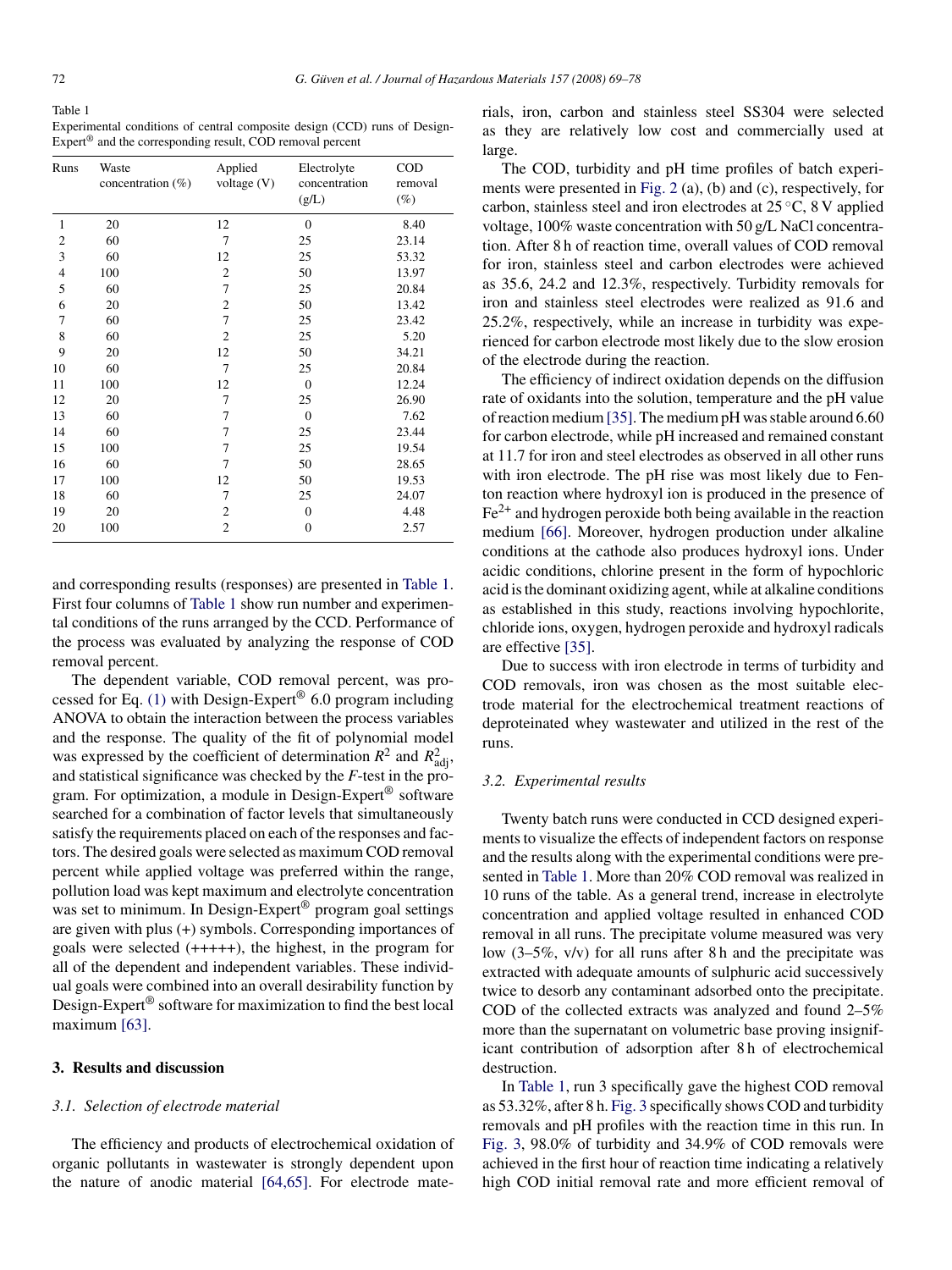<span id="page-4-0"></span>

Fig. 2. (a) COD concentration–time profile (b) Turbidity–time profile (c) pH-time profile during batch experiments for carbon, stainless steel and iron electrodes at 25 °C reaction temperature, 50 g/L electrolyte concentration, 100% waste concentration and 8 V applied voltage (♦, carbon; ■, iron; ▲, stainless steel).

turbidity than that of COD. In [Fig. 3,](#page-5-0) pH increased from 5.0 to 10.5 within the first hour of reaction due to production of hydroxyl ions [\[35\].](#page-8-0)

# *3.3. Evaluation of experimental results with Design-Expert*®

In [Table 1,](#page-3-0) objective function (COD removal percent) responses range from 2.57 to 53.32, yielding a maximum to minimum ratio of 20.741. Design-Expert® program advices a response transformation for better approximation of objective function when this ratio is greater than 10. Therefore, all available response transformations were tried in the program to improve the model prediction power. The inverse transformation yielded the highest correlation coefficient  $(R = 0.9696)$  with a quadratic approximating function for the reverse of dependent variable COD removal percent, *y*, given in the following equation:

$$
\frac{1}{y} = +0.30623 + 1.92465E - 003x_1 - 0.046361x_2
$$
  
-7.01814E - 003x<sub>3</sub> - 3.31902E - 006x<sub>1</sub><sup>2</sup> + 2.24179E  
-003x<sub>2</sub><sup>2</sup> + 5.37320E - 005x<sub>3</sub><sup>2</sup> - 1.11458E - 004x<sub>1</sub>x<sub>2</sub>  
-1.36880E - 005x<sub>1</sub>x<sub>3</sub> + 3.45909E - 004x<sub>2</sub>x<sub>3</sub> (12)

In Eq.  $(12)$ ,  $x_1$ ,  $x_2$  and  $x_3$  correspond to independent variables of waste concentration, applied voltage and electrolyte concentration, respectively. ANOVA results for COD removal are presented in [Table 2.](#page-5-0) In the table, *F*-value of the model was 17.46 which implied that the model is significant for inversed COD removal percent. Adeq Precision measures the signal to noise ratio and a ratio greater than 4 is desirable. Therefore, for the model of inversed COD removal percent, the ratio of 16.363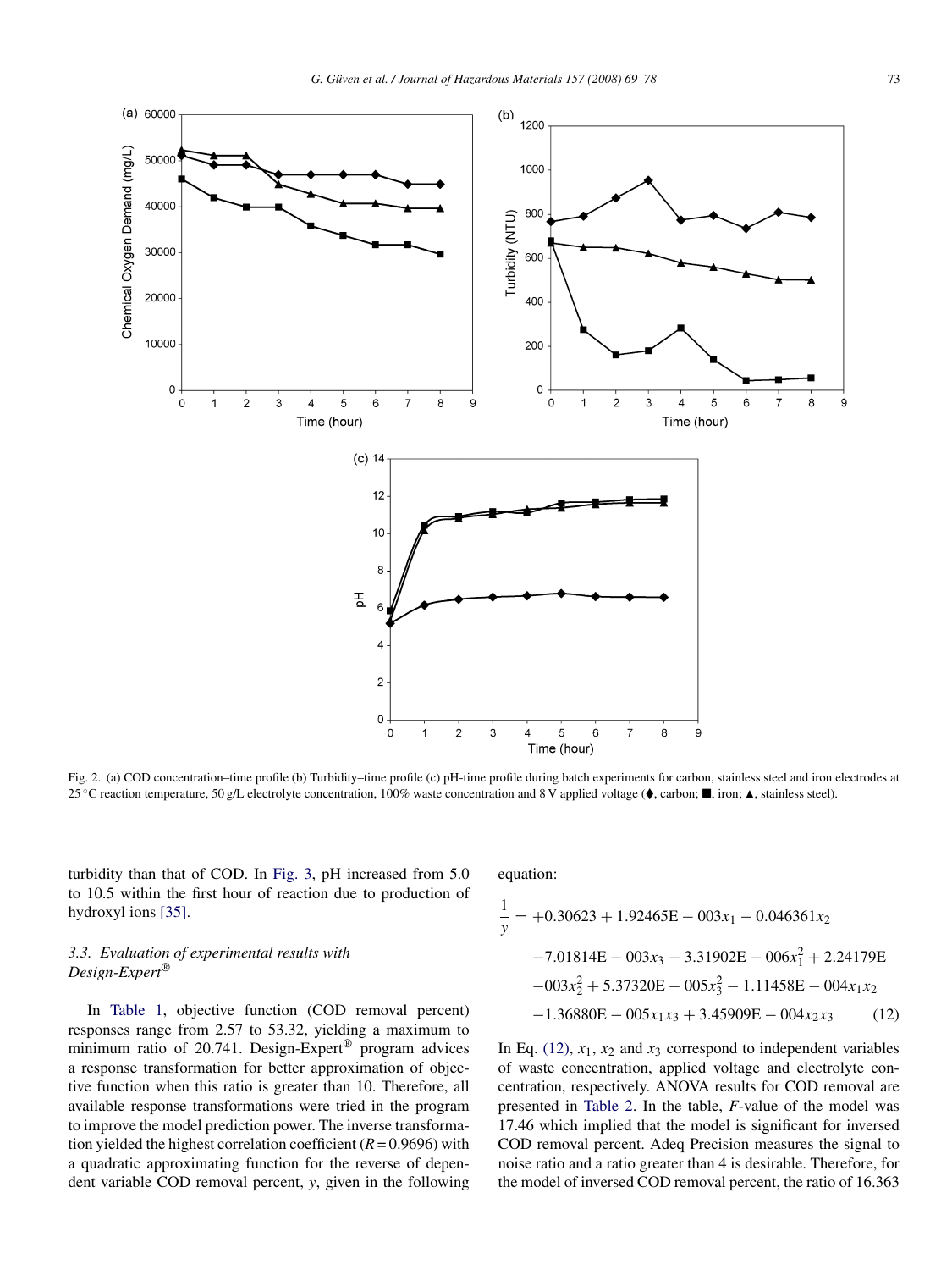<span id="page-5-0"></span>

Fig. 3. COD, turbidity removal percents and pH profiles with the reaction time for run 3 at 25 °C reaction temperature, 25 g/L electrolyte concentration, 60% waste concentration and 12 V of applied voltage ( $\blacksquare$ , COD removal (%);  $\blacklozenge$ , turbidity removal  $(\%); \triangle, pH$ .

indicated that adequate signals for the models could be used to navigate the design space. The values of  $Prob > F$  less than 0.0500 showed that model terms are significant, whereas values greater than 0.1000 pointed that the model terms are not significant. For inversed COD removal percent  $Prob > F$  is less than 0.0001 indicating that terms are significant in the model. The lack of fit *F*-value of 218.58 implies the lack of fit is also significant. Coefficient of determination  $(R^2 = 0.9402)$  and adjusted *R*-square ( $R_{\text{adj}}^2 = 0.8863$ ) found for the model of inversed COD removal percent were high, indicating a good fit for the inversed dependent variable.

# *3.4. Optimization of experimental conditions*

The results were optimized by Design-Expert® software using the approximating function of inversed COD removal percent in Eq. [\(12\).](#page-4-0) In optimization, a cost driven approach was preferred in the range of 2–12 V applied voltage, electrolyte concentration was minimized so as to save electrolyte, whereas inversed COD removal percent was minimized at maximized waste concentration. The optimization results with the responses in non-transformed scale are shown in [Table 3](#page-6-0) in the order of descending desirability.

Optimized conditions under specified cost driven constraints were obtained for highest desirability at 100% waste concen-



Fig. 4. The effects of waste and electrolyte concentrations on inversed COD removal percent at 25 ◦C reaction temperature and 11.29 V of applied voltage.

tration, 19.87 g/L electrolyte concentration and 11.29 V applied voltage at 25 ◦C. Under these optimized conditions, the program estimated 29.27% COD removal percent after 8 h of reaction time. In order to validate the optimization, a specific batch run was performed near these optimum conditions (20.27 g/L electrolyte concentration and  $12 \text{ V}$  applied voltage) at  $25 \degree \text{C}$ . In this run, COD removal was realized as 25.90%, proving fair predictive power of the model approach.

# *3.5. Effects of operational parameters at optimum conditions*

Eq. [\(12\)](#page-4-0) has been used to visualize the effects of experimental factors on the inversed response under optimized conditions in 3D graphs of Figs. 4–6. The effects of waste and electrolyte concentration on inversed COD removal percent at 25 ◦C reaction temperature and 11.29 V applied voltage after 8 h of reaction time are shown in Fig. 4. In Fig. 4, the inversed COD removal percent decreased by increasing electrolyte concentration and was not significantly affected by the increase in waste concentration. Increasing electrolyte concentration raised the electrolytic conductivity, which in turn enhanced the reaction rate of electrochemical destruction. On the other hand, an increase in electrolyte concentration increased the secondary oxidants such as hypochlorite, oxygen and hydrogen peroxide under alkaline

Table 2

Regression analysis and response surface fitting (ANOVA) for inversed COD removal percentage

| Source      | Sum of squares | Degrees of freedom | Mean square    | $F$ -value | Prob > F |
|-------------|----------------|--------------------|----------------|------------|----------|
| Model       | 0.14           |                    | 0.016          | 17.46      | < 0.0001 |
| Residual    | $9.033E - 003$ |                    | $9.033E - 004$ |            |          |
| Lack of fit | $8.992E - 003$ |                    | 1.798E-003     | 218.52     | < 0.0001 |
| Pure error  | $4.115E - 005$ |                    | $8.230E - 006$ |            |          |

 $R^2 = 0.9402$ ,  $R^2_{\text{adj}} = 0.8863$ , Adeq precision = 16.363.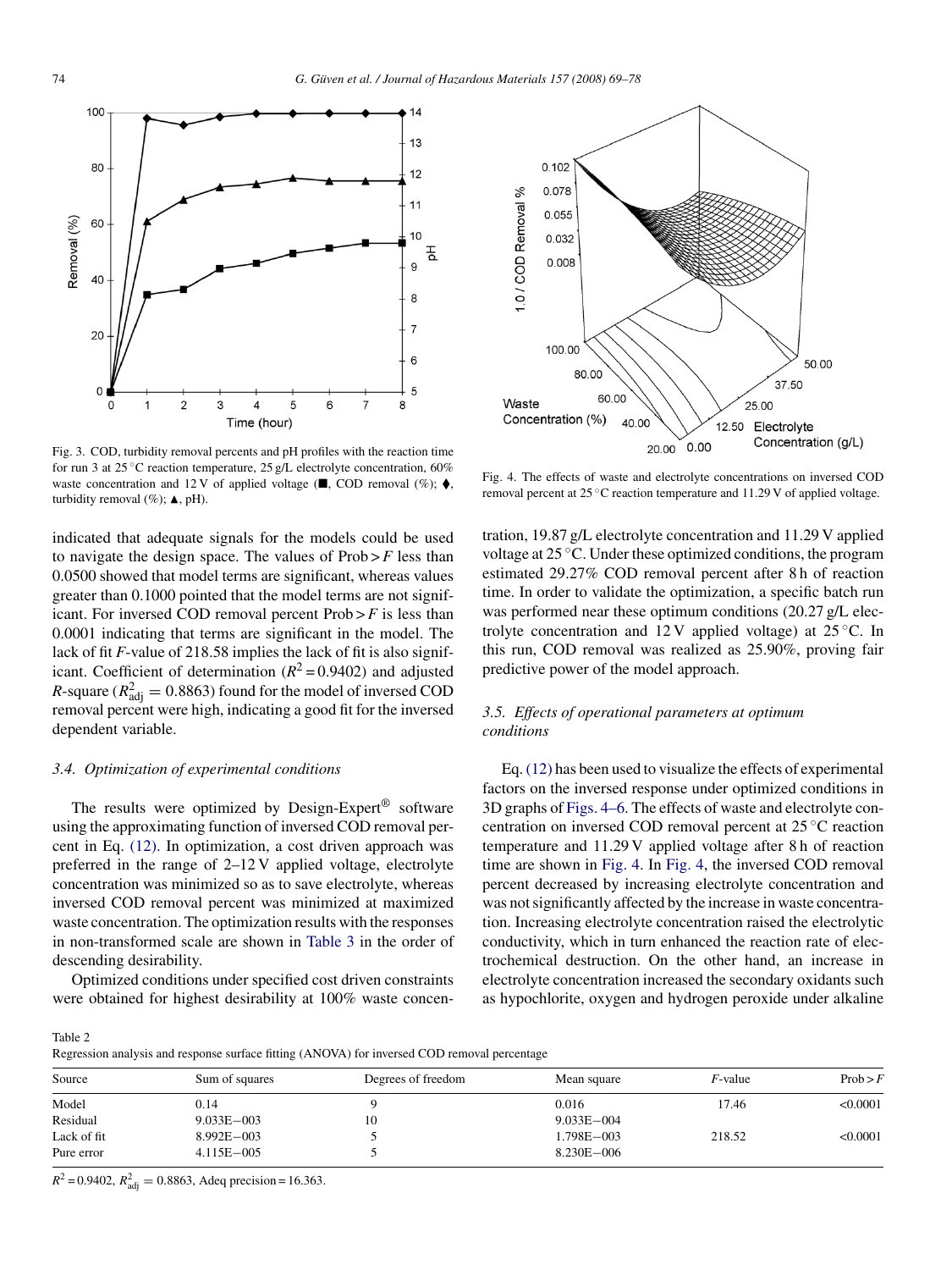<span id="page-6-0"></span>

| Table 3              |  |
|----------------------|--|
| Optimization results |  |

| Solution no.   | Waste concentration $(\%)$ | Applied voltage (V) | Electrolyte concentration $(g/L)$ | COD removal $(\% )$ | Desirability |
|----------------|----------------------------|---------------------|-----------------------------------|---------------------|--------------|
|                | 100.00                     | 11.29               | 19.87                             | 29.27               | 0.938        |
| $\gamma$       | 100.00                     | 11.32               | 19.72                             | 28.97               | 0.937        |
|                | 100.00                     | 11.35               | 19.32                             | 28.19               | 0.937        |
| $\overline{4}$ | 100.00                     | 11.22               | 20.53                             | 30.63               | 0.936        |
|                | 100.00                     | 11.94               | 20.34                             | 29.32               | 0.555        |

conditions to oxidize wastewater indirectly [\[35,67\].](#page-8-0) In [Fig. 4,](#page-5-0) inversed COD removal percent increased with decreasing electrolyte concentration due to decreasing current and diminished indirect oxidation rate with reduced amount of chloride in the reaction medium. On the other hand, inversed COD removal percent was not significantly affected by the waste concentration implying almost zero-order kinetics of destruction.

The effects of applied voltage and electrolyte concentration on inversed COD removal percent at  $25^{\circ}$ C and  $100\%$  waste concentration are presented in Fig. 5. Inversed COD removal decreased by increasing the applied voltage because potential is the major driving force for the respective phenomena of interest in electrochemical reactors[\[68\]. T](#page-9-0)he increased voltage promotes the availability of new reactions by enabling higher half cell voltage for oxidation. In addition, enhanced voltage increases the current simultaneously, which directly amplifies the rate of the electrochemical destruction reaction. Under lower applied voltage, inversed COD removal percentage decreases profoundly with increasing electrolyte concentration due to the increased current but this effect became weak at higher applied voltages.

The effects of applied voltage and waste concentration on inversed COD removal percent at  $25^{\circ}$ C and 19.87 g/L electrolyte concentration are given in Fig. 6. In Fig. 6, inversed COD removal percent decreased with increasing applied voltage proportionally as observed before in Fig. 5. Waste concentration again had a little influence on inversed COD removal percent and causes a small drop at very high concentrations.

Although there has not been any literature work done yet to compare the results of this study, there are several ways to treat whey wastewater. The conventional method of whey wastewater treatment is based on biological methods; however, these methods generally need long HRT. Moreover, direct treatment of raw whey in highly loaded anaerobic reactors is considered not very reliable because of the difficulties frequently encountered in maintaining a stable operation. The majority of these difficulties were apparently due to rapid acidification of the waste [\[13\].](#page-8-0) An anaerobic rotating biological contact reactor fed with whey wastewater demonstrated a COD removal of 76% and organic loading rate, OLR, of  $10.2 \text{ kg COD/(m}^3 \text{ day})$ , however, reactor could not sustain a stable operation at HRT values shorter than 5 days [\[69\].](#page-9-0) Similarly, a minimum HRT of 5 days was needed in a pH controlled upflow fixed film loop reactor where the COD removal and OLR were  $95\%$  and  $14 \text{ kg COD/(m}^3 \text{ day})$ , respectively [\[70\]. Y](#page-9-0)an et al. reported that the whey concentration between 25 and 30 g COD/L were optimal at HRT of 5 days for a stable operation of upflow anaerobic–sludge blanket reactor with a treatment efficiency of 97% COD removal [\[71\].](#page-9-0) On the other hand, at the influent concentration of 38.1 g COD/L, instability



Fig. 5. The effects of applied voltage and electrolyte concentration on inversed COD removal percent at 25 ◦C reaction temperature and 100% waste concentration.



Fig. 6. The effects of applied voltage and waste concentration on inversed COD removal percent at 25 ◦C reaction temperature and 19.87 g/L electrolyte concentration.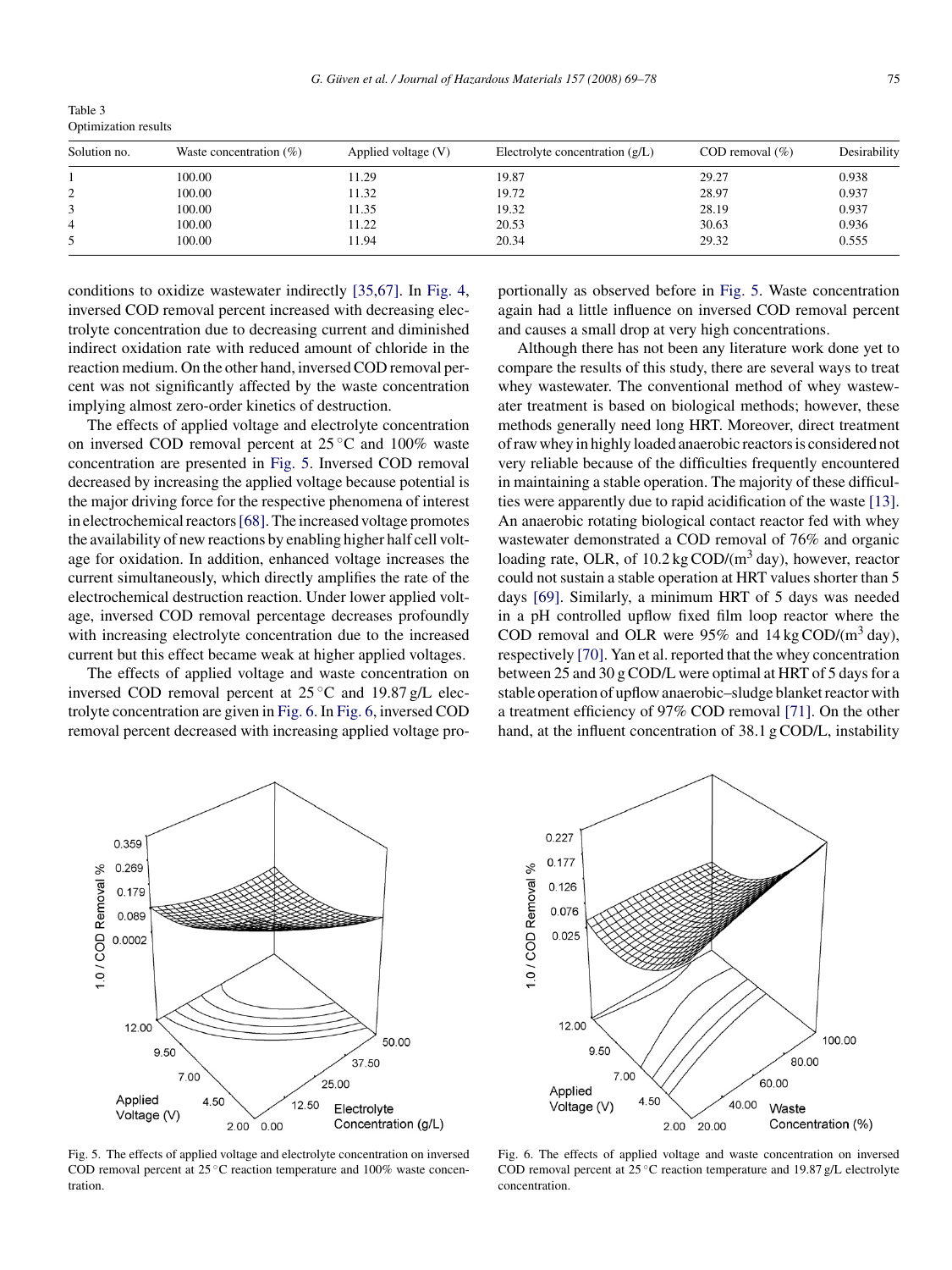of the reactor was observed most likely due to the accumulation of volatile fatty acids in the acidogenic stage beyond the assimilative capacity of the methanogenic stage [\[11,71\].](#page-8-0) Similar findings were also reported when treating whey wastewater with an anaerobic attached-film expanded-bed reactor [\[72\].](#page-9-0) In the case of two-phase systems such as the downflow–upflow hybrid reactor in which the acidogenic and methanogenic phases are separated within the reactor, 97% of COD removal was demonstrated with an inlet COD of 68 g COD/L and under OLR around  $10 \text{ kg } COD/(m^3 \text{ day})$  but for a HRT around 7 days [\[73\].](#page-9-0) As is clear of biological treatment of whey wastewater, treatment duration has prolonged periods.

As an alternate to biological treatment methods, ozonation process was previously applied to the whey effluent with a load of 50–80 g COD/L as advanced oxidation. The efficiency of ozonation process was studied with different doses of ozone from 7 to 14 mg/L and different initial pH values of the effluent changing between 4 and 10. Studies demonstrated that ozonation is not an effective technique at all in none of the conditions for the treatment of whey wastewater due to high organic load [\[74,75\].](#page-9-0)

There have been some electrochemical methods specifically employed for the dairy industry using direct current electrocoagulation with sacrificed iron anode which was affected by the initial pH, the current density, the amount of NaCl and the initial COD and oil–grease concentration in the work of Sengil and Özacar  $[76]$ . They reported that COD and oil–grease were effectively removed, 98% and 99% respectively, at initial pH 6–7 when the initial concentration of COD and oil–grease was 18300 and 4570 mg/L, respectively. In the same study optimal NaCl amount was found as 0.3 g/L whereas optimal current density was  $0.6 \text{ mA/cm}^2$  [\[76\].](#page-9-0) Although these results seem to show better performance than those of ours, it has to be taken into account that the initial COD concentration of whey wastewater was approximately 2.8 times higher than that of dairy wastewater while the total area of the electrode plates used in electrocoagulation process were ca. twofold larger than the total submerged surface area of the six cylindrical electrodes used in this study. Moreover, electrocoagulation is merely a separation process, not an oxidation one, which requires successive treatment steps for the separated residue.

There are also applications of electrodialysis and dilution–concentration principle in the dairy industry for milk or milk by-products but these are towards mainly demineralization and neutralization of the whey, not treatment at all [\[77,78\].](#page-9-0) Apart from these studies, Boergardts et al. developed a three-stage process using bipolar membrane electrodialysis technique to purify dairy wastewater [\[79\]. I](#page-9-0)n this process, after pre-treatment with base in the first stage, the wastewater was introduced into a fermenter where the lactose present in the wastewater is fermented to form lactic acid, being the second stage. In the third stage, the purified broth was subjected to bipolar electrodialysis to yield concentrated lactic acid and base solutions from the purified broth. The decrease of the COD value in the wastewater during the bipolar electrodialysis of (pre-treated) fermentation broth fed in batch-wise was ca.  $41 \text{ g COD/L}$  in  $5 \text{ h}$  [\[79\].](#page-9-0) In addition to these processes, electroflotation alone [\[80\]](#page-9-0) and together with electrocoagulation and electroxidation were applied for the treatment of dairy wastewater. A commercial product for the electrochemical treatment of whey wastewater with flow rates from 10 to  $200 \text{ m}^3$  day, namely Polipur<sup>TM</sup> ([http://www.polipur.com](http://www.polipur.com/)), was developed by Envirogain Inc. (Canada) in collaboration with École Polytechnique de Montréal (Canada). It was demonstrated with Polipur<sup>TM</sup> that after a rough primary treatment, COD of the cheese dairy effluents decreased from 3780 to 530 mg/L whereas the decline for the BOD was from 1500 to 330 mg/L [\[81\].](#page-9-0) Again, in this combined process, the COD concentration of the dairy wastewater is almost 13.75-fold less than the one in our study and due to electrocoagulation and electroflotation, there remains a separated residue which needs further treatment steps.

With our study, it has been demonstrated that deproteinated whey wastewater could be treated by electrochemical oxidation and a final effluent with reduced pollution load can be obtained. For practical applications of the electrochemical treatment of deproteinated whey wastewater, further investigation is needed in order to achieve higher COD removals for the required environmental regulations.

# **4. Conclusion**

The electrochemical treatment of deproteinated whey wastewater was investigated with iron electrodes in the presence of NaCl electrolyte, for the first time in literature. The effects of operating parameters of applied voltage, waste and electrolyte concentrations on COD removal were elucidated batch-wise and COD removal changed in the range 2.57–53.32%. The highest reduction of COD concentration was achieved 16751 mg/L in the electrochemical treatment of deproteinated whey wastewater which did not require a pre-treatment process. This removal value is relatively higher than many other electrochemical treatment processes and the electrolysis time of 8 h is the main advantage of this method over conventional biological treatments. For the use of electrochemical treatment in industrial applications, treatment process was experimentally designed and optimized through response surface methodology, where a cost driven approach was followed. In this respect, minimization of inversed COD removal percent was pursued while applied voltage was kept in the range, electrolyte concentration was minimized and waste concentration was maximized at 25 ◦C of reaction. The optimum conditions were satisfied at 100% waste concentration, 19.87 g/L external electrolyte concentration and 11.29 V applied voltage estimating 29.27% COD removal. Outcome of this study reveals the applicability of electrochemical treatment of whey wastewater as an alternative method to previous conventional solutions.

#### **Acknowledgements**

Authors are thankful to Pinar Milk Company (İzmir, Turkey) for free dried whey powder. Sugar Institute and Ankara Mechanical Factory of Turkish Sugar Factories Corporation (Ankara, Turkey) are greatly acknowledged for providing their facilities to carry out this work and for craftsmanship. This study was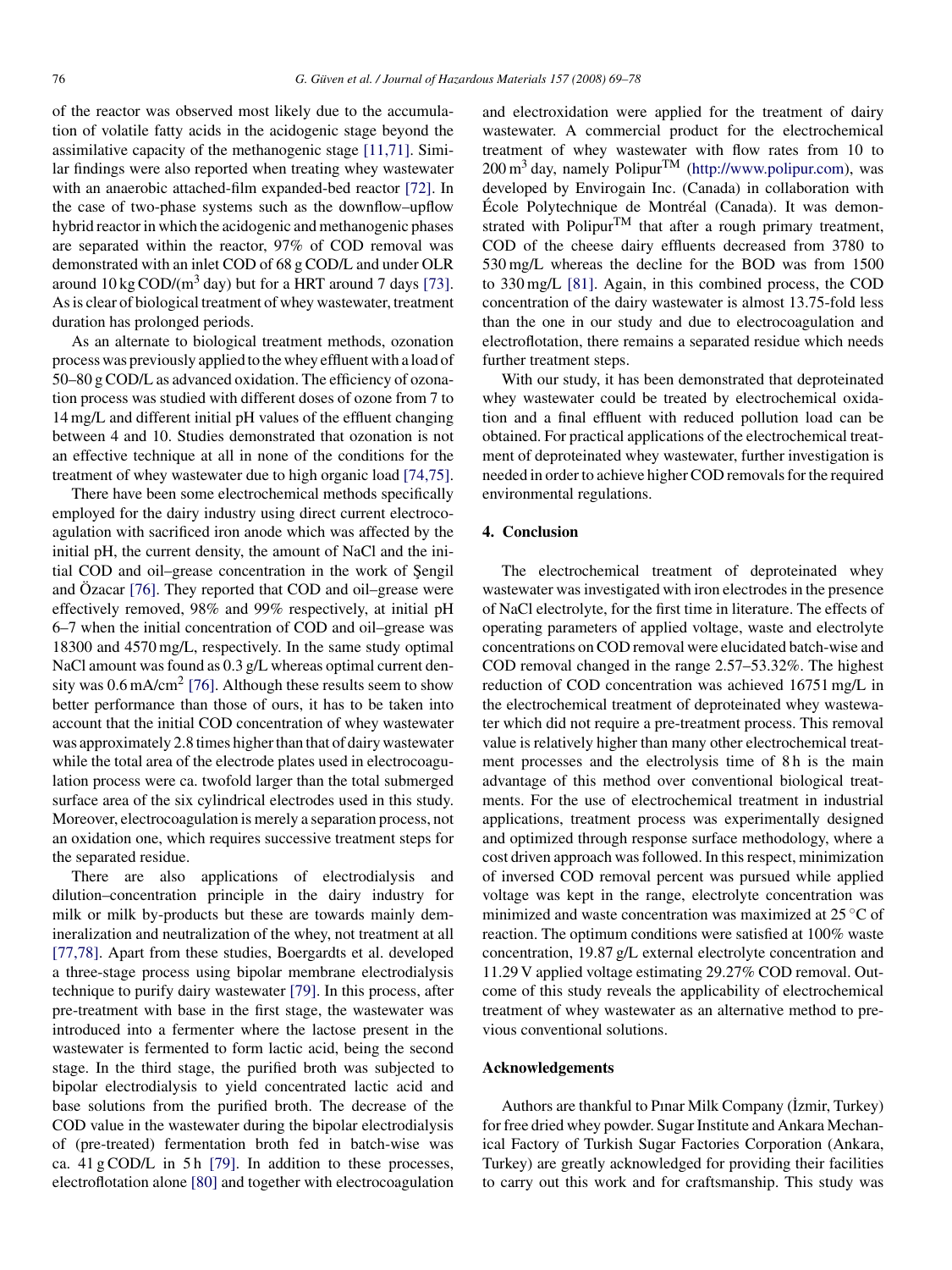<span id="page-8-0"></span>also supported by the Project Management Unit of Akdeniz University, Antalya, Turkey.

#### **References**

- [1] M.I. Gonzalez-Siso, The biotechnological utilization of cheese whey: a review, Bioresour. Technol. 57 (1996) 1–11.
- [2] E.C. Urbina, A.R.N. Munoz, F.J.M. Rojas, C.J. Ramirez, N.R. Ordaz, J.G. Mayer, Batch and fed-batch cultures for the treatment of whey with mixed yeast cultures, Process Biochem. 25 (2000) 657–694.
- [3] F.J. Castillo, Lactose metabolism by yeast, in: H. Verachtert, R. De, Mot. Yeast (Eds.), Biotechnology and Biocatalysis, Marcel Dekker, New York, 1990, pp. 297–320.
- [4] J.L. Audic, B. Chaufer, G. Daufin, Non-food applications of milk components and dairy co-products: a review, Lait 83 (2003) 417–438.
- [5] M.I. Berruga, A. Jaspe, C. SanJose, Selection of yeast strains for lactose hydrolysis in dairy effluents, Int. Biodeter. Biodegr. 40 (1997) 119–123.
- [6] A.J. Mawson, Bioconversions for whey utilization and waste abatement, Bioresour. Technol. 47 (1994) 195–203.
- [7] Y. Comeau, D. Lamarre, F. Roberge, M. Perrier, G. Desjardins, H. Claude, R. Mayer, Biotechnological nutrient removal from a phosphorus-rich prefermented industrial wastewater, Water Sci. Technol. 34 (1996) 169–177.
- [8] A.E. Ghaly, R.K. Singh, Pollution potential reduction of cheese whey through yeast fermentation, Appl. Biochem. Biotechnol. 22 (1989) 181–203.
- [9] H.H.P. Fang, Treatment of wastewater from a whey processing plant using activated sludge and anaerobic processes, J. Dairy Sci. 74 (1990) 2015–2019.
- [10] J.L.R. Gutierrez, E.P.A. Garcia, F.F. Polanco, Anaerobic treatment of cheese-production wastewater using UASB reactor, Bioresour. Technol. 37 (1991) 271–276.
- [11] J.Q. Yan, K.V. Lo, K.L. Finder, Instability caused by high-strength of cheese whey in a UASB reactor, Biotechnol. Bioeng. 41 (1993) 700–706.
- [12] O.H. Monroy, F.M. Vazquez, J.C. Derramadero, J.P. Guyot, Anaerobic–aerobic treatment of cheese wastewater with national technology in Mexico: the case of El-Sauz, Water Sci. Technol. 32 (1995) 149–156.
- [13] S.V. Kalyuzhnyi, E.P. Martinez, J.R. Martinez, Anaerobic treatment of high-strength cheese-whey wastewater in laboratory and pilot UASBreactors, Bioresour. Technol. 60 (1997) 59–65.
- [14] P.N. Dugba, R.H. Zhang, Treatment of dairy wastewater with twostage anaerobic sequencing batch reactor systems—thermophilic versus mesophilic operations, Bioresour. Technol. 68 (1999) 225–233.
- [15] G. Vidal, A. Carvalho, R. Mendez, J.M. Lema, Influence of the content in fats and proteins on the anaerobic biodegradability of dairy waste, Bioresour. Technol. 74 (2000) 231–239.
- [16] D. Orhon, E. Görgün, F. Germirli, N. Artan, Biological treatability of dairy wastewater, Water Res. 27 (1993) 625–633.
- [17] F. Carta, P. Alvarez, F. Romero, J. Pareda, Aerobic purification of dairy wastewater in continuous regime: reactor with support, Process Biochem. 34 (1999) 613–619.
- [18] H. Hasar, C. Kinaci, A. Unlu, An alternative for pre-treatment of highstrength raw whey wastewaters: submerged membrane bioreactors, J. Chem. Technol. Biotechnol. 79 (2004) 1361–1365.
- [19] M.J. Torija, G. Beltran, M. Novo, M. Poblet, N. Rozes, J.M. Guillamon, A. Mas, Effect of nitrogen source on the fatty acid composition of *Saccharomyces cerevisiae*, Food Microbiol. 20 (2003) 255–258.
- [20] N. Aktaş, I.H. Boyacı, M. Mutlu, A. Tanyolaç, Optimization of lactose utilization in deproteinated whey by*Kluyveromyces marxianus* using response surface methodology (RSM), Bioresour. Technol. 97 (2006) 2252–2259.
- [21] E. Brillas, R. Sauleda, J. Casado, Degradation of 4-chlorophenol by anodic oxidation, electro-Fenton, photoelectro-Fenton and peroxi-coagulation processes, J. Electrochem. Soc. 145 (1998) 759–765.
- [22] K. Rajeshwar, J.G. Ibanez, G.M. Swain, Electrochemistry and the environment, J. Appl. Electrochem. 24 (1994) 1077–1091.
- [23] M. Panizza, G. Cerisola, Removal of organic pollutants from industrial wastewater by electrogenerated Fenton's reagent, Water Res. 35 (2001) 3987–3992.
- [24] C. Comninellis, A. Nerini, Anodic oxidation of phenol in the presence of NaCl for wastewater treatment, J. Appl. Electrochem. 25 (1995) 23–28.
- [25] B.K. Körbahti, B. Salih, A. Tanyolaç, Electrochemical conversion of phenolic wastewater on carbon electrodes in the presence of NaCl, J. Chem. Technol. Biotechnol. 77 (2002) 70–76.
- [26] B.K. Körbahti, A. Tanyolaç, Continuous electrochemical treatment of phenolic wastewater in a tubular reactor, Water Res. 37 (2003) 1505–1514.
- [27] M.R.V. Lanza, R. Bertazzoli, Cyanide oxidation from wastewater in a flow electrochemical reactor, Ind. Eng. Chem. Res. 41 (2002) 22–26.
- [28] J.O'M. Bockris, J. Kim, Electrochemical treatment of low level nuclear wastes, J. Appl. Electrochem. 27 (1997) 623–634.
- [29] C.L.K. Tennakoon, R.C. Bhardwaj, J.O'M. Bockris, Electrochemical treatment of human wastes in a packed bed reactor, J. Appl. Electrochem. 26 (1996) 18–29.
- [30] R.S. Bejankiwar, Electrochemical treatment of cigarette industry wastewater: feasibility study, Water Res. 36 (2002) 4386–4390.
- [31] J. Naumczyk, L. Szpyrkowicz, F. Zilio-Grandi, Electrochemical treatment of textile wastewater, Water Sci. Technol. 34 (1996) 17–24.
- [32] N.N. Rao, K.M. Somasekhar, S.N. Kaul, L. Szpyrkowicz, Electrochemical oxidation of tannery wastewater, J. Chem. Technol. Biotechnol. 76 (2001) 1124–1131.
- [33] L.C. Chiang, J.E. Chang, T.C. Wen, Electrochemical oxidation process for the treatment of coke plant wastewater, J. Environ. Sci. Health A 30 (4) (1995) 753–771.
- [34] R.S. Bejankiwar, K.S. Lokesh, T.P.H. Gowda, Colour and organic removal of biologically treated coffee curing wastewater by electrochemical oxidation method, J. Environ. Sci. Chin. 15 (2003) 323–327.
- [35] C.J. Israilides, A.G. Vlyssides, V.N. Mourafeti, G. Karvouni, Olive oil wastewater treatment with the use of an electrolysis system, Bioresour. Technol. 61 (1997) 163–170.
- [36] M. Gotsi, N. Kalogerakis, E. Psillakis, P. Samaras, D. Mantzavinos, Electrochemical oxidation of olive oil mill wastewaters, Water Res. 39 (2005) 4177–4187.
- [37] C. Belaid, M. Kallel, M. Khadhraou, G. Lalleve, B. Elleuch, J.F. Fauvarque, Electrochemical treatment of olive mill wastewaters: removal of phenolic compounds and decolourization, J. Appl. Electrochem. 36 (2006) 1175–1182.
- [38] N. Bellakhal, M.A. Oturan, N. Oturan, M. Dachraoui, Olive oil mill wastewater treatment by the electro-Fenton process, Environ. Chem. 3 (2006) 345–349.
- [39] P. Canizares, L. Martinez, R. Paz, C. Saez, J. Lobato, M.A. Rodrigo, Treatment of Fenton-refractory olive oil mill wastes by electrochemical oxidation with boron-doped diamond electrodes, J. Chem. Technol. Biotechnol. 81 (2006) 1331–1337.
- [40] S. Khoufi, F. Aloui, S. Sayadi, Treatment of olive mill wastewater by combined process electro-Fenton reaction and anaerobic digestion, Water Res. 40 (2006) 2007–2016.
- [41] M. Panizza, G. Cerisola, Olive mill wastewater treatment by anodic oxidation with parallel plate electrodes, Water Res. 40 (2006) 1179–1184.
- [42] P. Canizares, J. Lobato, R. Paz, M.A. Rodrigo, C. Saez, Advanced oxidation processes for the treatment of olive-oil mills wastewater, Chemosphere 67 (2007) 832–838.
- [43] A. Kyriacou, K.E. Lasaridi, M. Kotsou, C. Balis, G. Pilidis, Combined bioremediation and advanced oxidation of green table olive processing wastewater, Process Biochem. 40 (2005) 1401–1408.
- [44] I. Paramasivam, S. Chellammal, C.A. Basha, M. Raghavan, Electrochemical treatment of starch effluent using  $RuO<sub>2</sub>/Ti$  and  $PbO<sub>2</sub>/Ti$  electrodes, Bull. Electrochem. 17 (2001) 535–538.
- [45] P. Manisankar, S. Viswanathan, C. Rani, Electrochemical treatment of distillery effluent using catalytic anodes, Green Chem. 5 (2003) 270–274.
- [46] P. Piya-Areetham, K. Shenchunthichai, M. Hunsom, Application of electrooxidation process for treating concentrated wastewater from distillery industry with a voluminous electrode, Water Res. 40 (2006) 2857–2864.
- [47] Y. Yavuz, EC and EF processes for the treatment of alcohol distillery wastewater, Sep. Purif. Technol. 53 (2007) 135–140.
- [48] K. Vijayaraghavan, D. Ahmad, R. Lesa, Electrolytic treatment of beer brewery wastewater, Ind. Eng. Chem. Res. 45 (2006) 6854–6859.